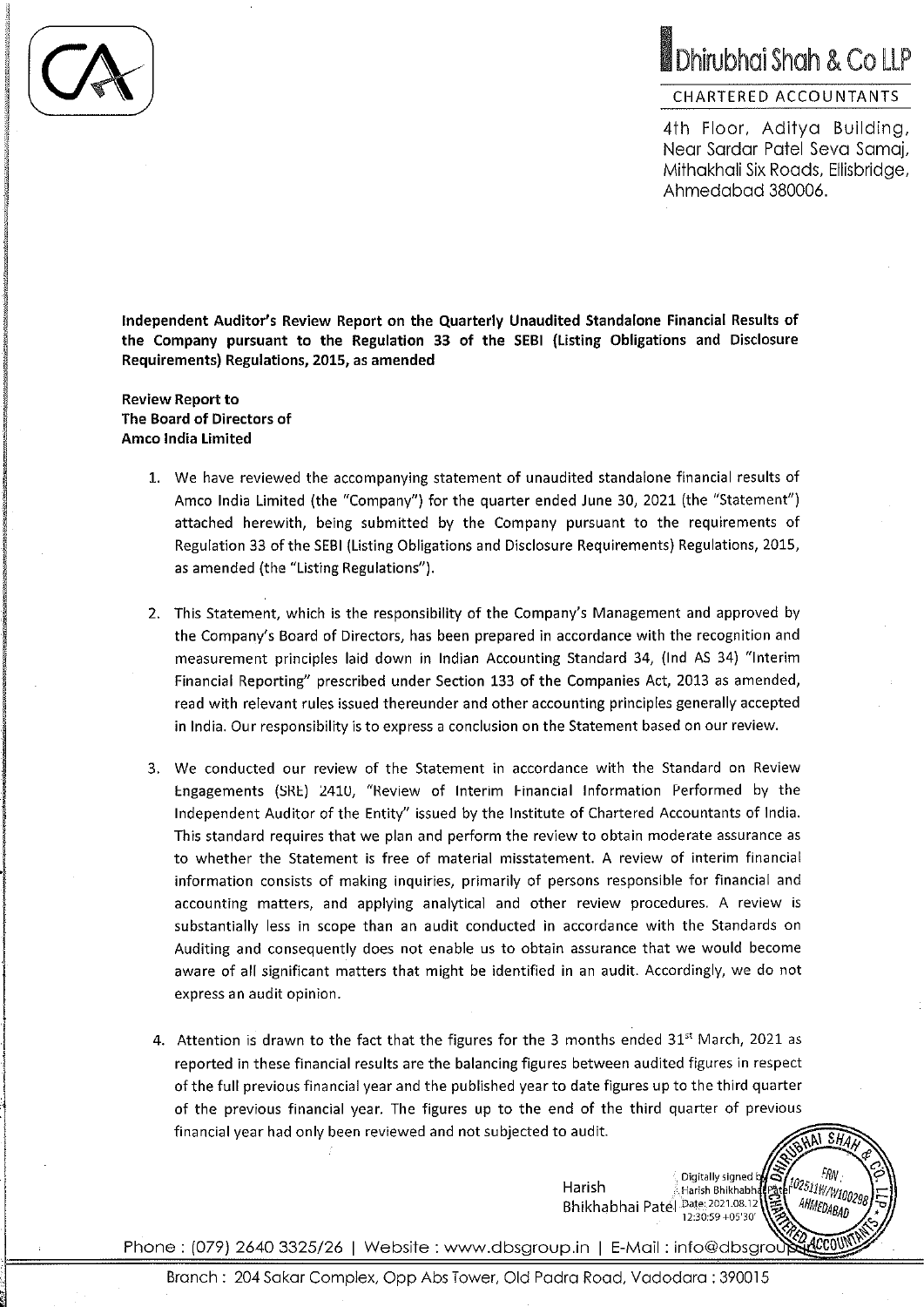5. Based on our review conducted as stated above, nothing has come to our attention that causes us to believe that the accompanying Statement, prepared in accordance with the  $\hat{\mathbf{r}}$ recognition and measurement principles laid down in the aforesaid Indian Accounting Standards ('Ind AS') specified under Section 133 of the Companies Act, 2013, as amended, read with relevant rules issued thereunder and other accounting principles generally accepted in India, has not disclosed the information required to be disclosed in terms of the Listing Regulations, including the manner in which it is to be disclosed, or that it contains any material misstatement.

### **Emphasis of Matter:**

We draw attention to note 3 of the accompanying unaudited standalone financial results, as regards the management's evaluation of COVID-19 impact on the operations and assets of the Company.

Our conclusion is not modified in respect of this matter.

Place: Ahmedabad Date: August 12, 2021

| For, Dhirubhai Shah & Co LLP<br><b>Chartered Accountants</b><br>SH.<br>FRN: 102511W/W100298<br>Digitally signed y<br>$-R_{\rm P}$<br>Harish<br>Harish Bhikhabh.<br>A102511W/W100298<br>Bhikhabhai Patel Date 2021.08.12<br>AHMEDABAD<br>Harish B Patel<br>Partner |  |
|-------------------------------------------------------------------------------------------------------------------------------------------------------------------------------------------------------------------------------------------------------------------|--|
|                                                                                                                                                                                                                                                                   |  |
| Membership No: 014427                                                                                                                                                                                                                                             |  |
| ICAI UDIN: 21014427AAAAFO1280                                                                                                                                                                                                                                     |  |